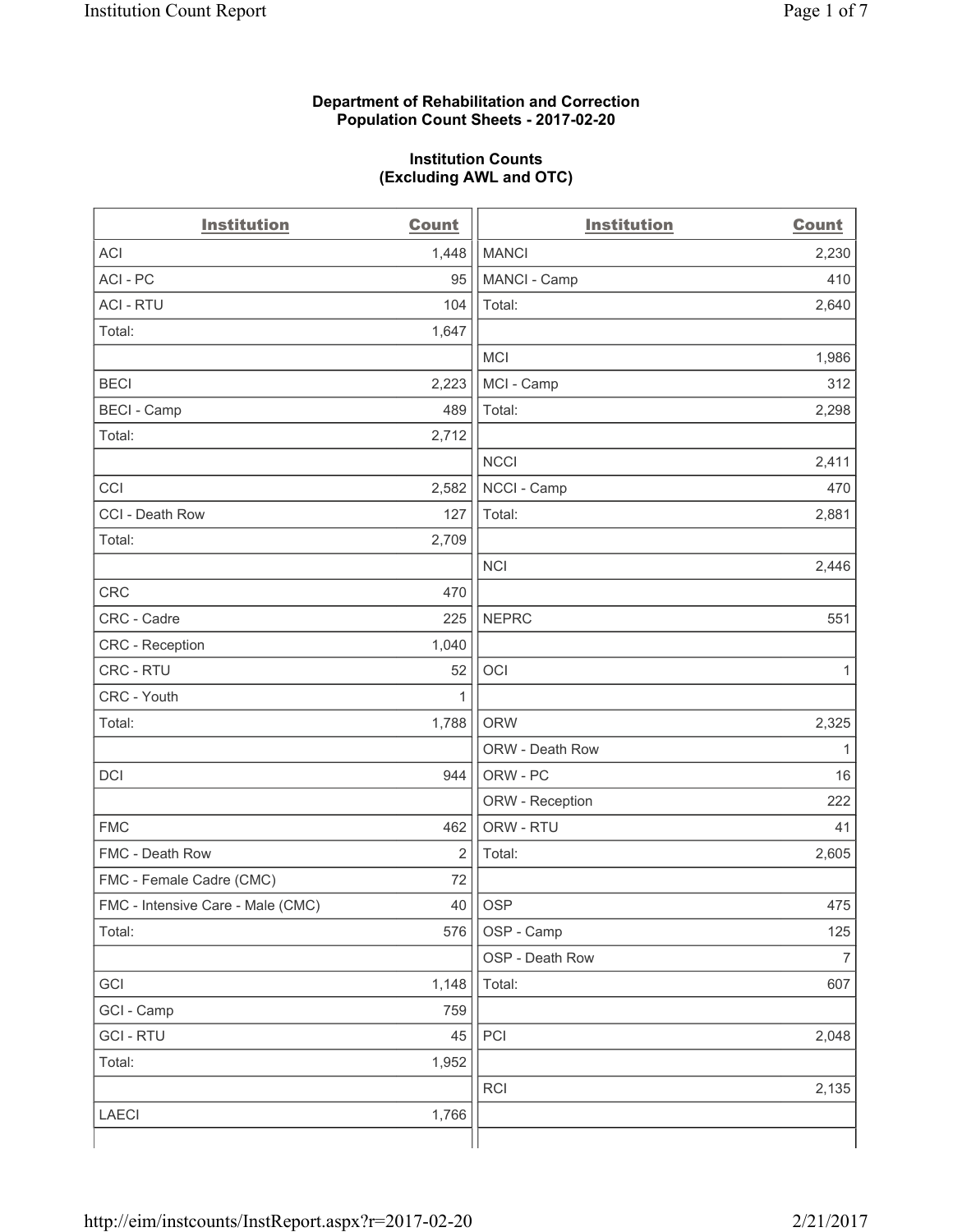|                          |       | <b>RICI</b>      | 2,581                              |
|--------------------------|-------|------------------|------------------------------------|
| LCI                      | 1     |                  |                                    |
|                          |       | SCI              | 2,044                              |
| LECI                     | 2,075 |                  |                                    |
| LECI - Camp              | 178   | SOCF             | 1,188                              |
| Total:                   | 2,253 | SOCF - RTU       | 60                                 |
|                          |       | Total:           | 1,248                              |
| LOCI                     | 2,270 |                  |                                    |
|                          |       | <b>TCI</b>       | 1,077                              |
| LORCI                    | 244   | TCI - Camp       | 439                                |
| LORCI - Cadre            | 157   | Total:           | 1,516                              |
| <b>LORCI - Reception</b> | 984   |                  |                                    |
| Total:                   | 1,385 | <b>TOCI</b>      | 982                                |
|                          |       | <b>TOCI - PC</b> | 97                                 |
| MACI                     | 1,055 | Total:           | 1,079                              |
| MACI - Minimum           | 1,277 |                  |                                    |
| Total:                   | 2,332 | <b>WCI</b>       | 1,157                              |
|                          |       | <b>WCI - RTU</b> | 87                                 |
|                          |       | Total:           | 1,244                              |
|                          |       |                  |                                    |
|                          |       |                  | 50,259<br><b>Total Population:</b> |

\* The Total Population includes 30 Offenders with Reason Codes 30 & 31. \*\* The Total Population includes 40 Offenders with Reason Code 0A.

# **Male Population by Security Level (Include AWL and Exclude OTC)**

| <b>Security Level</b>  |                   | <b>Body</b> | <b>AWL</b>     | $(-OTC)$ | <b>Total</b> |
|------------------------|-------------------|-------------|----------------|----------|--------------|
| Total Level 5          |                   | 84          |                |          | 84           |
| Total Level 4          |                   | 2,008       | 35             | 31       | 2,012        |
| Total Level 3          |                   | 11,755      | 157            | 123      | 11,789       |
| Total Level 2          |                   | 16,234      | 251            | 173      | 16,312       |
| Total Level 1          |                   | 15,770      | 196            | 84       | 15,882       |
| <b>Total Death Row</b> |                   | 137         | $\overline{2}$ |          | 138          |
|                        | <b>Total Male</b> | 45,988      | 642            | 413      | 46,217       |

#### **Female Population by Institution (Include AWL and Exclude OTC)**

| <b>Institution</b>              | <b>Body</b> | <b>AWL</b> | $(-OTC)$ | <u>Total</u> |
|---------------------------------|-------------|------------|----------|--------------|
| <b>DCI</b>                      | 944         |            |          | 947          |
| <b>FMC</b>                      | 19          |            |          | $\sim$<br>∼  |
| <b>FMC</b> - Female Cadre (CMC) | 72          |            |          |              |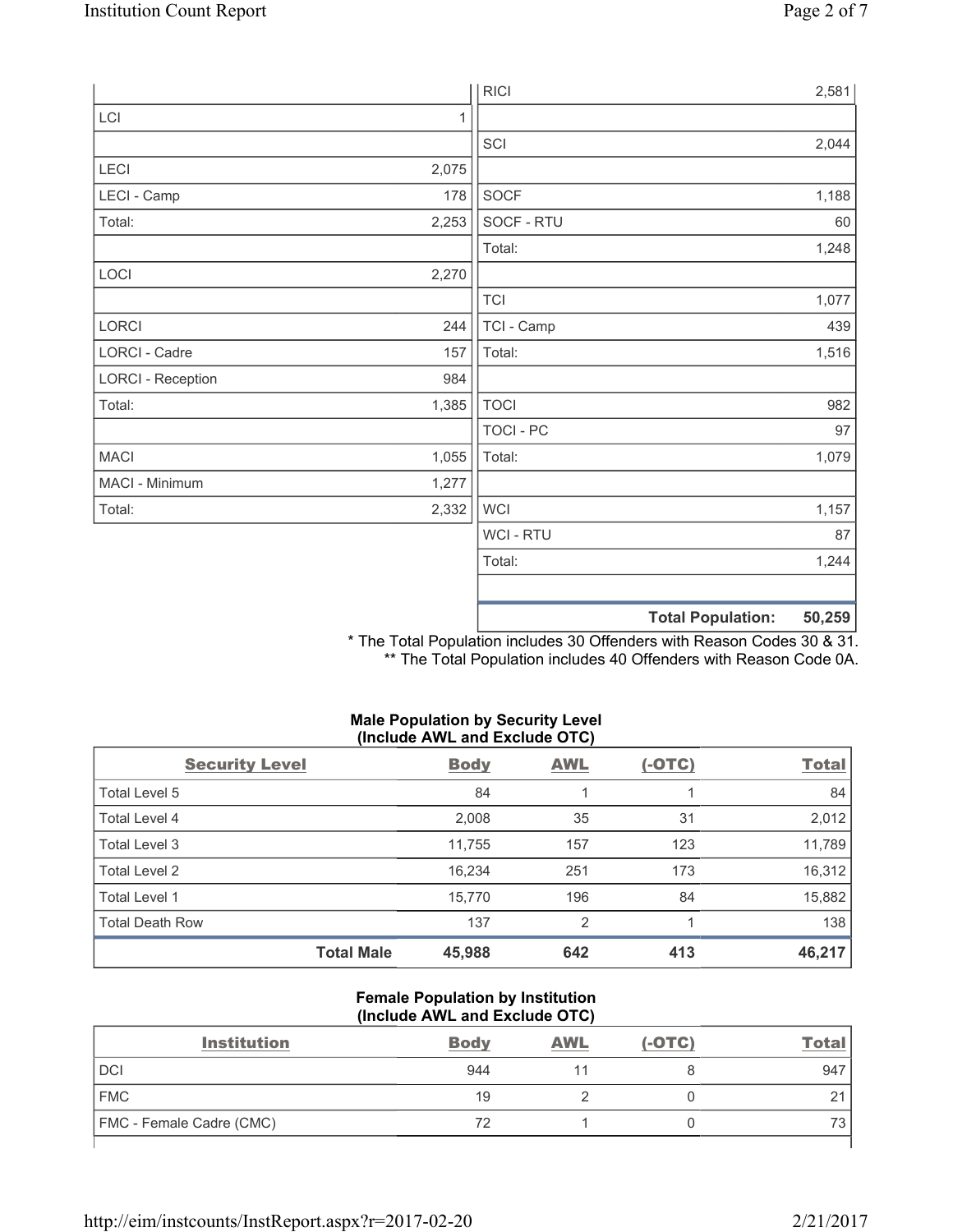| <b>NEPRC</b>           |                          | 551    | 15  | 8        | 558    |
|------------------------|--------------------------|--------|-----|----------|--------|
| <b>ORW</b>             |                          | 2,325  | 45  | 26       | 2,344  |
| <b>ORW - Death Row</b> |                          |        | 0   |          |        |
| ORW - PC               |                          | 16     | 0   | $\Omega$ | 16     |
| ORW - Reception        |                          | 222    | 0   |          | 222    |
| ORW - RTU              |                          | 41     | 0   |          | 41     |
|                        | <b>Total Female</b>      | 4,191  | 74  | 42       | 4,223  |
|                        |                          |        |     |          |        |
|                        | <b>Total Population:</b> | 50,179 | 716 | 455      | 50,440 |

## **Male Population by Institution: Security Level 5 (Include AWL and Exclude OTC)**

|            | <b>Institution</b>   | <b>Body</b> | <b>AWL</b> | $(-OTC)$ | <b>Total</b> |
|------------|----------------------|-------------|------------|----------|--------------|
| <b>OSP</b> |                      | 79          |            |          | 79           |
| SOCF       |                      |             |            |          |              |
| SOCF - RTU |                      |             |            |          |              |
|            | <b>Total Level 5</b> | 84          |            |          | 84           |

# **Male Population by Institution: Security Level 4 (Include AWL and Exclude OTC)**

| <b>Institution</b>       | <b>Body</b>    | <b>AWL</b>                | $(-OTC)$            | <b>Total</b>              |
|--------------------------|----------------|---------------------------|---------------------|---------------------------|
| ACI                      | $\,6\,$        | 1                         | 1                   | $\,6\,$                   |
| CCI                      | $\overline{5}$ | $\mathsf{O}\xspace$       | $\mathsf 0$         | $\sqrt{5}$                |
| CRC                      | 13             | $\mathsf{O}\xspace$       | $\mathsf{O}\xspace$ | 13                        |
| CRC - Reception          | $\sqrt{5}$     | $\mathsf{O}\xspace$       | $\mathsf{O}\xspace$ | $\sqrt{5}$                |
| GCI                      | $\overline{2}$ | 1                         | 0                   | $\ensuremath{\mathsf{3}}$ |
| LECI                     | 18             | $\mathbf 0$               | $\mathsf 0$         | 18                        |
| <b>LORCI</b>             | $\overline{7}$ | $\overline{2}$            | $\overline{2}$      | $\overline{7}$            |
| <b>LORCI - Reception</b> | $\sqrt{5}$     | $\mathsf{0}$              | $\mathbf 0$         | $\sqrt{5}$                |
| <b>MACI</b>              | 36             | $\mathsf 0$               | $\mathbf 0$         | 36                        |
| <b>MANCI</b>             | 26             | $\overline{2}$            | $\overline{2}$      | 26                        |
| <b>NCCI</b>              | $\,6\,$        | $\mathsf{O}\xspace$       | $\mathsf{O}\xspace$ | $\,6\,$                   |
| <b>OSP</b>               | 392            | $\ensuremath{\mathsf{3}}$ | 3                   | 392                       |
| <b>RCI</b>               | 15             | $\mathsf{O}\xspace$       | $\mathsf{O}\xspace$ | 15                        |
| <b>RICI</b>              | 5              | $\mathbf 0$               | $\mathbf 0$         | $\sqrt{5}$                |
| SCI                      | $\overline{2}$ | $\mathbf 0$               | $\mathsf 0$         | $\overline{2}$            |
| <b>SOCF</b>              | 1,181          | 19                        | 18                  | 1,182                     |
| SOCF - RTU               | 55             | $\mathbf 0$               | $\mathsf{O}\xspace$ | 55                        |
| <b>TCI</b>               | $\sqrt{3}$     | $\mathsf{O}\xspace$       | $\mathsf{O}\xspace$ | $\sqrt{3}$                |
| <b>TOCI</b>              | 186            | $\overline{7}$            | 5                   | 188                       |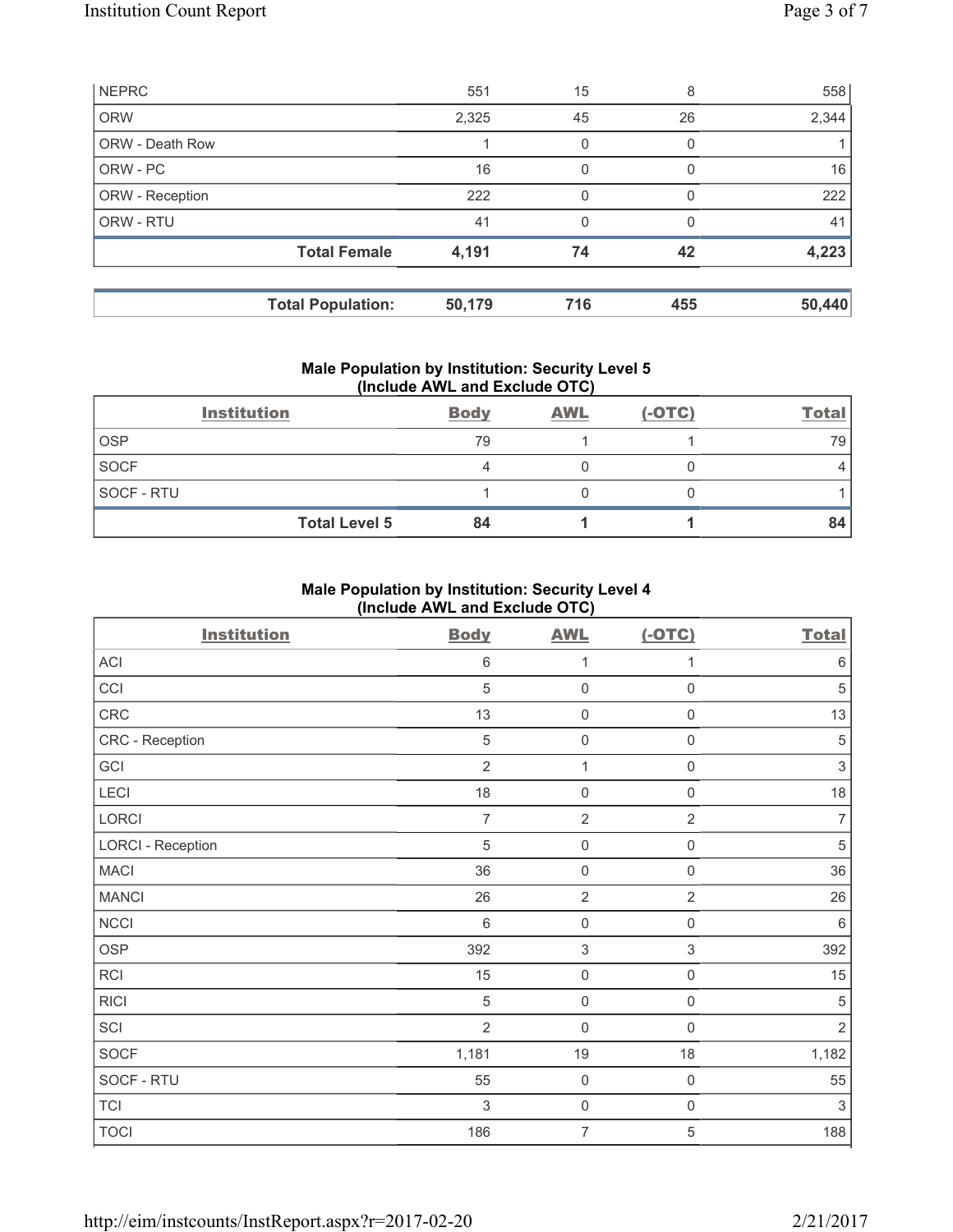| TOCI - PC      |                      | 19    |    |    | 19    |
|----------------|----------------------|-------|----|----|-------|
| <b>WCI</b>     |                      | 18    |    |    | 18 l  |
| <b>WCI-RTU</b> |                      |       |    |    |       |
|                | <b>Total Level 4</b> | 2,008 | 35 | 31 | 2,012 |

#### **Male Population by Institution: Security Level 3 (Include AWL and Exclude OTC)**

| <b>Institution</b>                | <b>Body</b>               | <b>AWL</b>                | $(-OTC)$            | <b>Total</b>              |
|-----------------------------------|---------------------------|---------------------------|---------------------|---------------------------|
| <b>ACI</b>                        | 24                        | $\mathbf{1}$              | $\mathbf{1}$        | 24                        |
| <b>BECI</b>                       | 10                        | $\mathsf{O}\xspace$       | $\mathsf 0$         | 10                        |
| CCI                               | $\mathbf{1}$              | $\mathsf{O}\xspace$       | $\mathsf 0$         | 1                         |
| CRC                               | 86                        | $\,6\,$                   | $\overline{4}$      | 88                        |
| CRC - Cadre                       | 136                       | $\mathsf{O}\xspace$       | $\mathbf 0$         | 136                       |
| CRC - Reception                   | 640                       | 17                        | 13                  | 644                       |
| CRC - RTU                         | 51                        | $\mathsf{O}\xspace$       | $\mathsf 0$         | 51                        |
| CRC - Youth                       | $\mathbf{1}$              | $\mathbf{1}$              | $\mathbf{1}$        | 1                         |
| <b>FMC</b>                        | 3                         | $\mathsf{O}\xspace$       | $\mathbf 0$         | $\ensuremath{\mathsf{3}}$ |
| FMC - Intensive Care - Male (CMC) | $\mathsf 3$               | $\mathsf{O}\xspace$       | $\mathsf 0$         | $\mathsf 3$               |
| <b>LAECI</b>                      | $\overline{4}$            | $\mathbf 0$               | $\mathsf 0$         | $\overline{4}$            |
| LECI                              | 1,995                     | 11                        | $\,6\,$             | 2,000                     |
| LOCI                              | $\ensuremath{\mathsf{3}}$ | $\mathbf 0$               | $\mathsf 0$         | $\ensuremath{\mathsf{3}}$ |
| LORCI                             | 73                        | 34                        | 27                  | 80                        |
| LORCI - Cadre                     | 101                       | $\mathbf 1$               | $\mathsf 0$         | 102                       |
| <b>LORCI - Reception</b>          | 561                       | $\mathbf 0$               | $\mathsf 0$         | 561                       |
| <b>MACI</b>                       | 954                       | 10                        | $\,6\,$             | 958                       |
| <b>MANCI</b>                      | 2,173                     | 27                        | 24                  | 2,176                     |
| MCI                               | 6                         | $\mathsf{O}\xspace$       | $\mathsf 0$         | 6                         |
| <b>NCCI</b>                       | 8                         | $\mathbf 1$               | $\mathbf{1}$        | $\,8\,$                   |
| <b>NCI</b>                        | 6                         | $\mathsf{O}\xspace$       | $\mathsf 0$         | 6                         |
| PCI                               | 35                        | $\mathbf 1$               | $\mathsf 0$         | 36                        |
| RCI                               | 1,918                     | 23                        | 18                  | 1,923                     |
| <b>RICI</b>                       | $\ensuremath{\mathsf{3}}$ | $\mathsf{O}\xspace$       | $\mathsf 0$         | $\ensuremath{\mathsf{3}}$ |
| SCI                               | $\overline{2}$            | $\mathsf{O}\xspace$       | $\mathbf 0$         | $\mathbf 2$               |
| SOCF                              | $\overline{c}$            | $\mathsf{O}\xspace$       | $\mathsf{O}\xspace$ | $\overline{2}$            |
| SOCF - RTU                        | $\overline{4}$            | $\mathsf{O}\xspace$       | $\mathsf 0$         | $\overline{4}$            |
| <b>TCI</b>                        | 1,028                     | 12                        | 11                  | 1,029                     |
| TCI - Camp                        | $\mathbf{1}$              | $\mathsf 0$               | $\mathsf 0$         | $\mathbf{1}$              |
| <b>TOCI</b>                       | 647                       | $\ensuremath{\mathsf{3}}$ | $\sqrt{2}$          | 648                       |
| <b>TOCI - PC</b>                  | 76                        | $\mathsf{O}\xspace$       | $\mathsf 0$         | 76                        |
| <b>WCI</b>                        | 1,120                     | $\boldsymbol{9}$          | $\boldsymbol{9}$    | 1,120                     |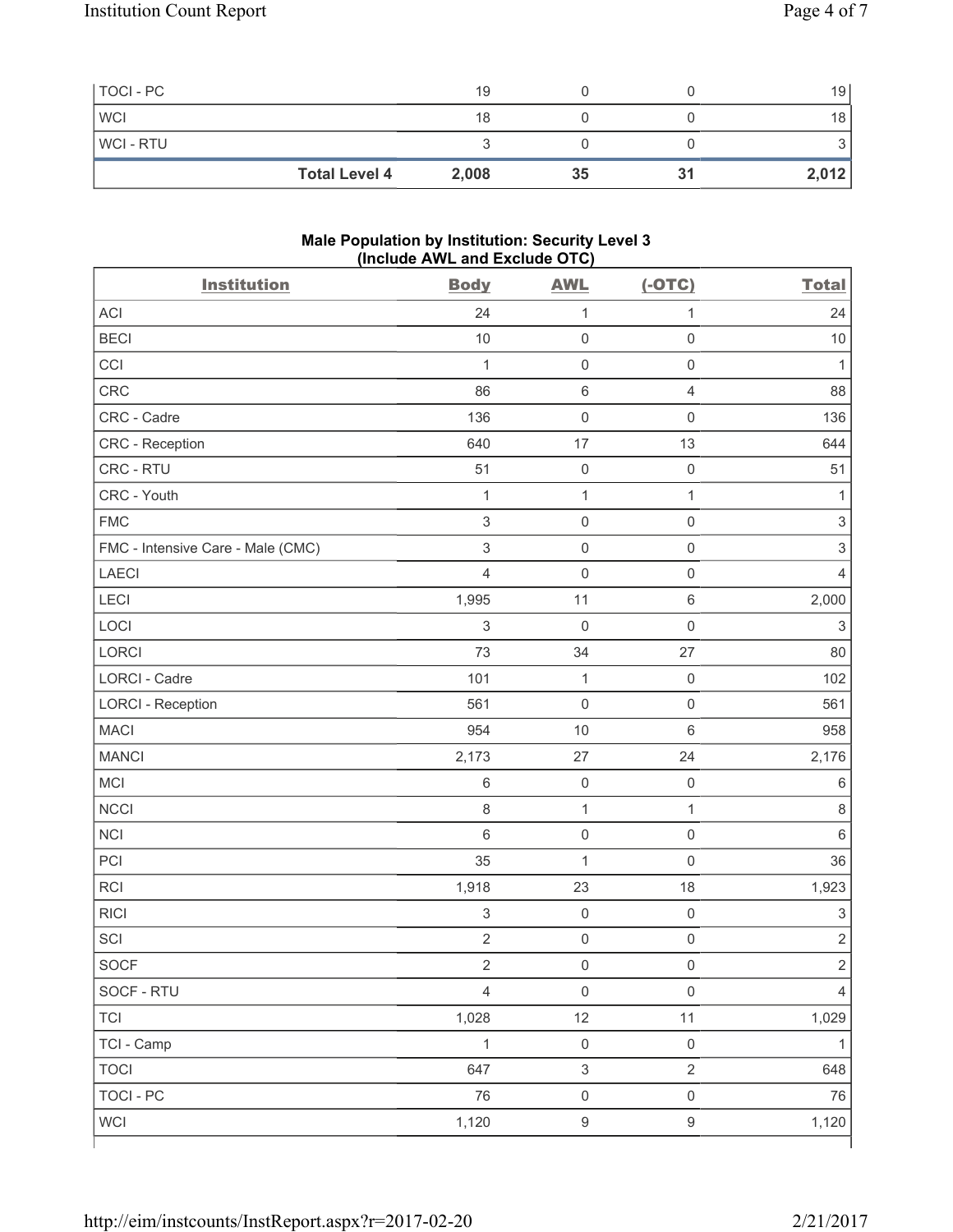| WCI - RTU |                      | 80     |     |     | 80 l   |
|-----------|----------------------|--------|-----|-----|--------|
|           | <b>Total Level 3</b> | 11,755 | 157 | 123 | 11,789 |

| <b>Institution</b>                | <b>Body</b>      | <b>AWL</b>          | $(-OTC)$            | <b>Total</b>   |
|-----------------------------------|------------------|---------------------|---------------------|----------------|
| ACI                               | 739              | 8                   | 1                   | 746            |
| ACI-PC                            | 93               | $\mathsf 0$         | $\mathsf{O}\xspace$ | 93             |
| <b>ACI - RTU</b>                  | 73               | $\mathsf{O}\xspace$ | $\mathsf{O}\xspace$ | 73             |
| <b>BECI</b>                       | 1,433            | 18                  | $\mathsf g$         | 1,442          |
| CCI                               | 1,834            | 22                  | 17                  | 1,839          |
| <b>CRC</b>                        | 211              | 4                   | $\sqrt{2}$          | 213            |
| CRC - Cadre                       | 89               | $\mathsf{O}\xspace$ | $\mathsf 0$         | 89             |
| CRC - Reception                   | 258              | $\,6$               | $\overline{4}$      | 260            |
| CRC - RTU                         | 1                | $\mathsf{O}\xspace$ | $\mathsf 0$         | $\mathbf{1}$   |
| <b>FMC</b>                        | $\boldsymbol{9}$ | $\overline{2}$      | $\mathsf 0$         | 11             |
| FMC - Intensive Care - Male (CMC) | 16               | $\mathsf{O}\xspace$ | $\mathsf{O}\xspace$ | 16             |
| GCI                               | 628              | 8                   | 5                   | 631            |
| <b>GCI-RTU</b>                    | 34               | $\mathsf{O}\xspace$ | $\mathsf{O}\xspace$ | 34             |
| <b>LAECI</b>                      | 1,114            | 18                  | 17                  | 1,115          |
| LCI                               | 1                | $\mathsf{O}\xspace$ | $\mathsf 0$         | $\mathbf{1}$   |
| LECI                              | 48               | $\mathsf{O}\xspace$ | $\mathsf 0$         | 48             |
| LOCI                              | 1,245            | $\hbox{9}$          | $\overline{7}$      | 1,247          |
| LORCI                             | 118              | 28                  | 25                  | 121            |
| LORCI - Cadre                     | 48               | $\mathsf{O}\xspace$ | $\mathsf 0$         | 48             |
| <b>LORCI - Reception</b>          | 271              | $\mathsf{O}\xspace$ | $\mathsf 0$         | 271            |
| <b>MACI</b>                       | 65               | $\mathsf{O}\xspace$ | $\mathsf 0$         | 65             |
| <b>MANCI</b>                      | 14               | $\mathbf 1$         | $\mathbf{1}$        | 14             |
| MCI                               | 1,481            | 22                  | 15                  | 1,488          |
| MCI - Camp                        | 1                | $\mathbf 0$         | $\mathsf 0$         | 1              |
| <b>NCCI</b>                       | 1,436            | 19                  | 15                  | 1,440          |
| NCI                               | 1,693            | 32                  | 21                  | 1,704          |
| OCI                               | $\mathbf{1}$     | $\mathsf{O}\xspace$ | $\mathsf 0$         | 1              |
| PCI                               | 680              | 13                  | $\sqrt{5}$          | 688            |
| RCI                               | 202              | $\mathbf 1$         | $\mathsf 0$         | 203            |
| <b>RICI</b>                       | 1,508            | 30                  | 20                  | 1,518          |
| SCI                               | 854              | $10$                | $\boldsymbol{9}$    | 855            |
| <b>TCI</b>                        | $\,6\,$          | $\mathsf{O}\xspace$ | $\mathsf{O}\xspace$ | $\,6\,$        |
| <b>TOCI</b>                       | $\overline{7}$   | $\mathsf 0$         | $\mathsf 0$         | $\overline{7}$ |
| <b>TOCI - PC</b>                  | $\sqrt{2}$       | $\mathsf{O}\xspace$ | $\mathsf 0$         | $\overline{2}$ |
|                                   |                  |                     |                     |                |

# **Male Population by Institution: Security Level 2 (Include AWL and Exclude OTC)**

٦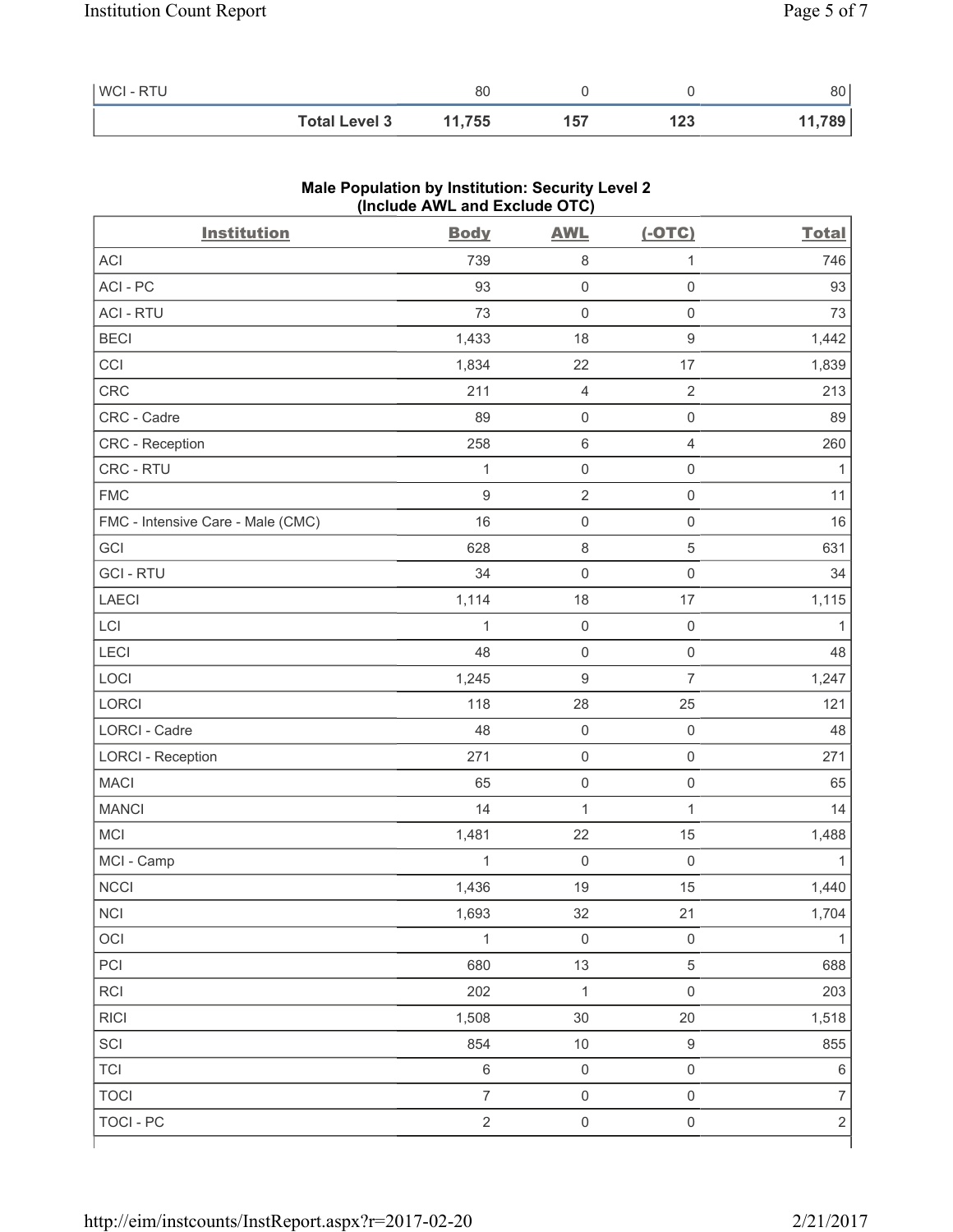| <b>WCI</b>     | 18                             |     |     | 18     |
|----------------|--------------------------------|-----|-----|--------|
| <b>WCI-RTU</b> |                                |     |     | ັ      |
|                | 16,234<br><b>Total Level 2</b> | 251 | 173 | 16,312 |

# **Male Population by Institution: Security Level 1 (Include AWL and Exclude OTC)**

| <b>Institution</b>                | <b>Body</b>    | <b>AWL</b>                | $(-OTC)$                  | <b>Total</b>   |
|-----------------------------------|----------------|---------------------------|---------------------------|----------------|
| <b>ACI</b>                        | 679            | $\boldsymbol{9}$          | $\ensuremath{\mathsf{3}}$ | 685            |
| ACI-PC                            | $\overline{2}$ | $\mathsf{O}\xspace$       | $\mathsf{O}\xspace$       | $\overline{2}$ |
| <b>ACI - RTU</b>                  | 31             | $\mathbf 0$               | $\mathsf{O}\xspace$       | 31             |
| <b>BECI</b>                       | 779            | 12                        | 5                         | 786            |
| <b>BECI - Camp</b>                | 489            | $\mathsf 0$               | $\mathsf 0$               | 489            |
| CCI                               | 741            | $\mathbf 5$               | $\mathsf 3$               | 743            |
| <b>CRC</b>                        | 93             | $\overline{2}$            | $\sqrt{2}$                | 93             |
| CRC - Reception                   | 132            | $\overline{4}$            | $\ensuremath{\mathsf{3}}$ | 133            |
| <b>FMC</b>                        | 430            | $\,6\,$                   | $\mathbf{1}$              | 435            |
| FMC - Intensive Care - Male (CMC) | 21             | $\mathsf 0$               | $\mathsf{O}\xspace$       | 21             |
| GCI                               | 518            | 17                        | 5                         | 530            |
| GCI - Camp                        | 759            | $\sqrt{2}$                | 1                         | 760            |
| <b>GCI-RTU</b>                    | 11             | $\mathsf 0$               | $\mathbf 0$               | 11             |
| <b>LAECI</b>                      | 648            | $\ensuremath{\mathsf{3}}$ | 1                         | 650            |
| LECI                              | 14             | $\mathsf 0$               | $\mathsf{O}\xspace$       | 14             |
| LECI - Camp                       | 178            | $\mathsf 0$               | $\mathsf{O}\xspace$       | 178            |
| LOCI                              | 1,022          | $\sqrt{2}$                | $\mathbf 0$               | 1,024          |
| <b>LORCI</b>                      | 45             | $\,6\,$                   | $\,6\,$                   | 45             |
| <b>LORCI - Cadre</b>              | 8              | $\mathsf 0$               | $\mathsf{O}\xspace$       | 8              |
| <b>LORCI - Reception</b>          | 147            | $\mathsf{O}\xspace$       | $\mathbf 0$               | 147            |
| MACI - Minimum                    | 1,277          | $\,6\,$                   | $\ensuremath{\mathsf{3}}$ | 1,280          |
| <b>MANCI</b>                      | 17             | $\,6\,$                   | $\sqrt{2}$                | 21             |
| MANCI - Camp                      | 410            | $\mathsf{O}\xspace$       | $\mathsf 0$               | 410            |
| <b>MCI</b>                        | 498            | 17                        | $\,$ 5 $\,$               | 510            |
| MCI - Camp                        | 311            | $\mathbf{1}$              | $\mathbf 1$               | 311            |
| $\sf NCCI$                        | 961            | 14                        | $\overline{7}$            | 968            |
| NCCI - Camp                       | 470            | $\overline{2}$            | $\overline{2}$            | 470            |
| <b>NCI</b>                        | 746            | $10$                      | $\sqrt{5}$                | 751            |
| <b>OSP</b>                        | $\overline{4}$ | $\mathbf{1}$              | $\mathbf{1}$              | $\overline{4}$ |
| OSP - Camp                        | 125            | $\mathsf 0$               | $\mathbf 0$               | 125            |
| PCI                               | 1,333          | 34                        | 13                        | 1,354          |
| RICI                              | 1,065          | 17                        | $\,8\,$                   | 1,074          |
| SCI                               | 1,185          | 11                        | $\overline{2}$            | 1,194          |